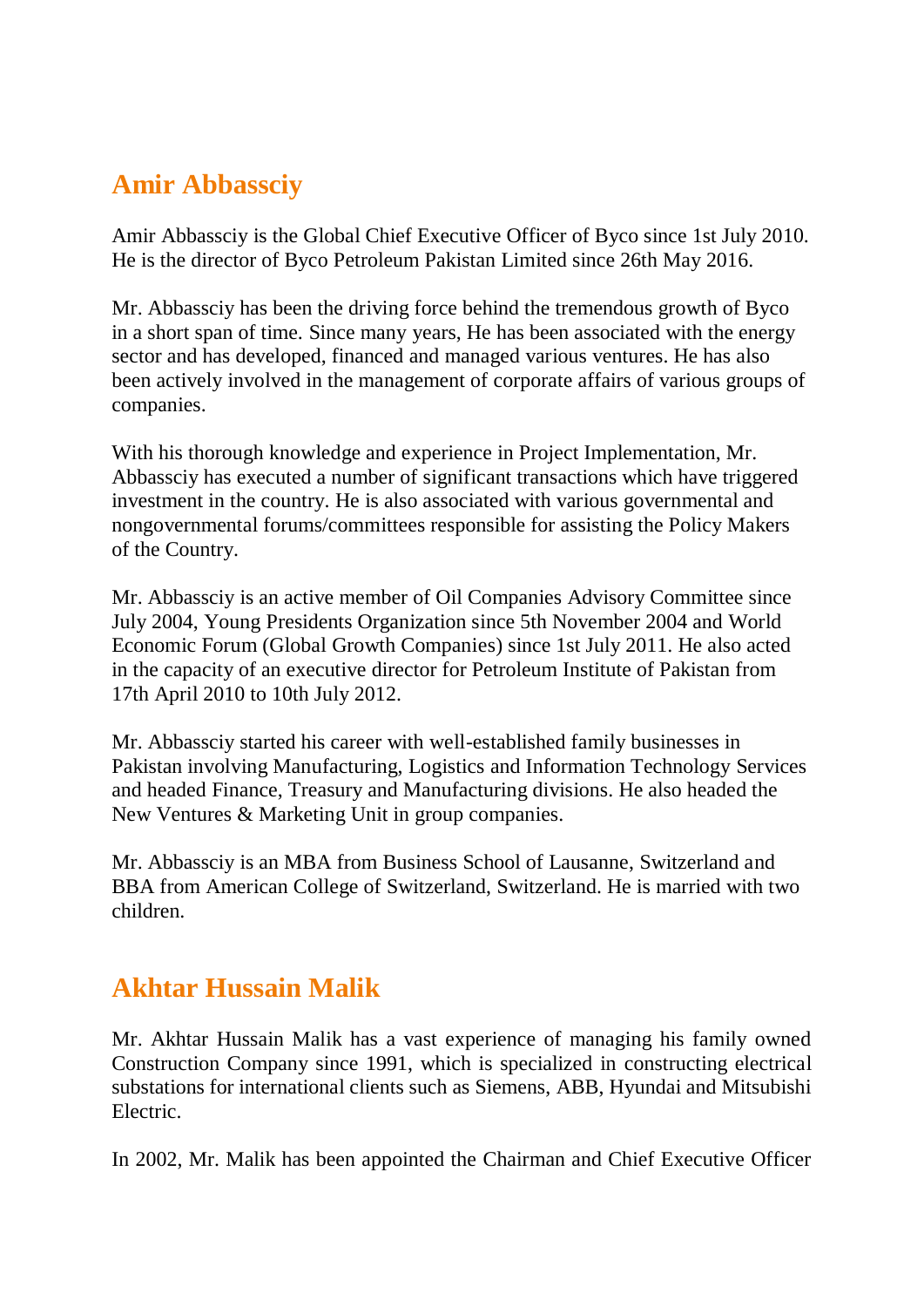of Contracting Office (Co.) Limited, a Company registered in Kingdom of Saudi Arabia.

At present, Mr. Malik is on the Board of Directors of Byco Petroleum Pakistan Limited, as Chairman of the Board, since January 2017.

# **Tabish Gauhar**

Mr. Tabish Gauhar has over 25 years of corporate, private equity, and entrepreneurial experience in general management, organizational turnaround, business development and project financing across the infrastructure space in emerging and frontier markets.

He has served in senior executive positions at various organizations including The Abraaj Group (Partner & Global Head of Energy Infrastructure), K-Electric (Chairman & CEO), AES Corporation (Regional CFO -EMEA), Engro Corporation, and Hubco. Mr. Gauhar is also the Founder of Oasis Alternative Capital Management and Oasis Energy Limited in Dubai, connecting different pools of institutional capital with investment opportunities in infrastructure space across Africa and Asia. He is a member of the Operating Advisory Board of Mubadala Infrastructure Partners, and has also served on the Board of several private and publicly-listed companies over the years.

Mr. Gauhar has a First-Class Honors degree in Electrical Engineering from King's College London (Chevening/ICI Scholar), an MBA in Finance from the Institute of Business Administration (IBA).

### **Asma Shaikh**

Asma Shaikh is a seasoned HR professional with about twenty-seven years of experience in Banking, Pharmaceutical, Petroleum, Healthcare, E-Commerce and Logistics. The last eighteen years of her experience was in HR leadership roles both locally and globally in organizations like Deutsche Bank, HSBC, Dubai Islamic Bank, Barclays Bank, NIB Bank (Temasek Holdings) and TCS Holdings.

She has been part of many stages of organizations, starting from being a founding team member of a new Bank to closure of a Bank, restructuring, downsizing, merger and implementation of the Voluntary Separation Scheme.

She has in depth experience of Organizational Transformation, Leadership Development, running assessment centers, Trainer the trainers, Competency based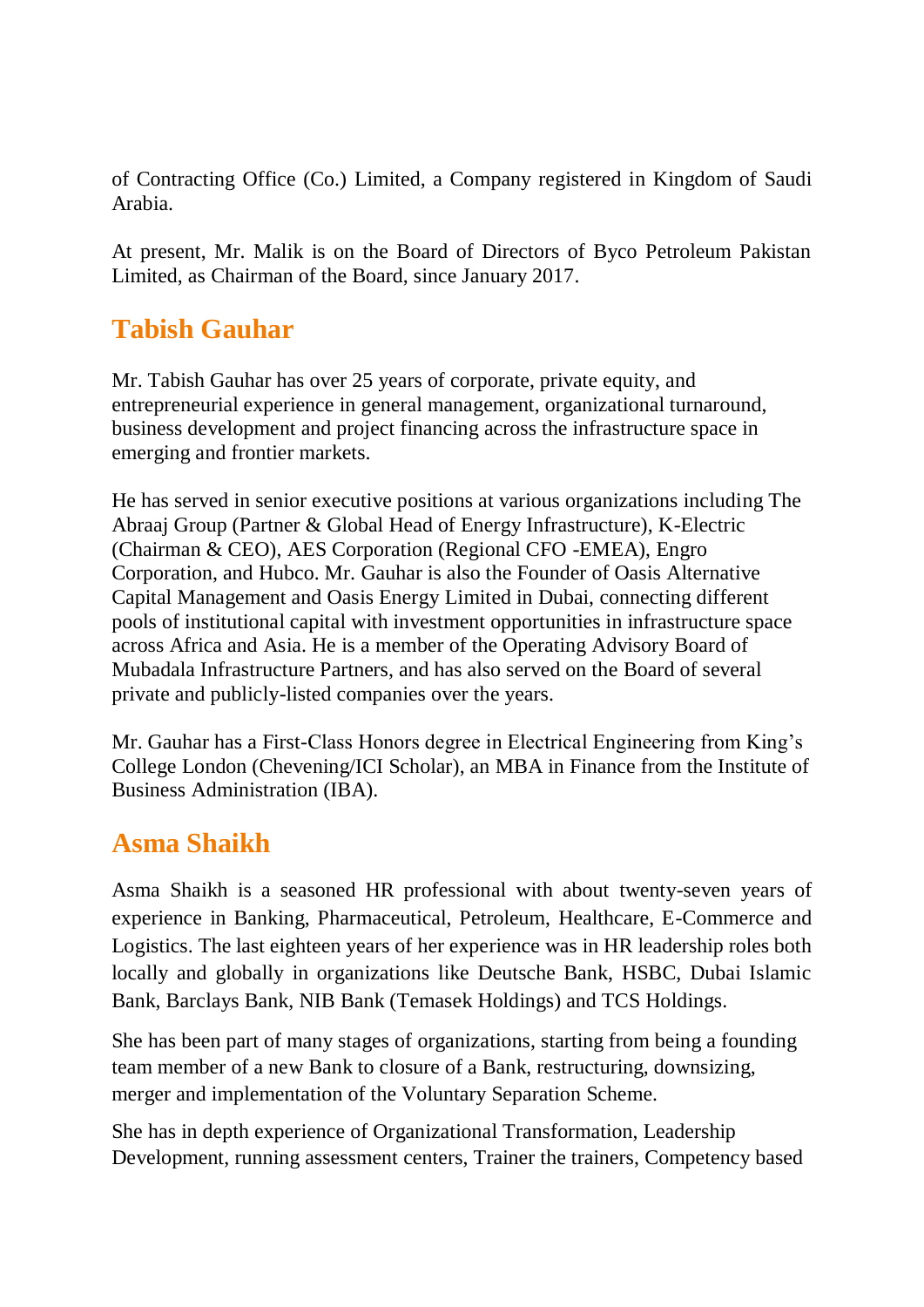Career Development Programs, handling CBA, setting up governance structure, Gender Parity and Women Empowerment Initiatives, Performance Management, Talent Acquisition, along with fixing the basics.

Asma is also on Board of Mobilink Microfinance Bank and Chairperson of Board HR Committee & Member Board Risk & Compliance Committee.

### **Syed Arshad Raza**

Mr. Raza has been associated with Messrs Premier Systems (Pvt) Limited as chief executive officer and director. Currently he is a director on the boards of Byco Petroleum Pakistan Limited and Byco Isomerization Pakistan (Private) Limited, Premier Systems (Pvt) Limited and TAF Foundation.

### **Mohammad Wasi Khan**

Mr. Wasi Khan is in the oil industry of Pakistan for over 38 years and has served in various key and leading positions with large public sector and multinational organizations. His expertise is widespread in all facets of oil refining, OMCs, oil trading and petrochemicals. He has served as President & Chief Executive Officer of Byco Petroleum Pakistan Limited. Presently he is Advisor to Byco Group.

Prior to joining Byco Group in 2005, he was Deputy Managing Director of National Refinery Limited, where he has served for about 25 years. Wasi Khan has a degree in Chemical Engineering. He started his career with Aramco Saudi Arabia.

He has on his credit a number of successfully completed major refinery projects, establishment of an OMC business and petrochemicals.

# **Muhammad Yasin Khan**

Top Notch CFO with over 17 years of organizational development experience from leadership roles at prominent multinational, private and public sector organizations. He is also on the board of directors of Premier Motors Limited.

Mr. Khan is associated with Premier Systems (Private) Limited as Chief Financial Officer since 2011, where he has been managing, inter alia, financial reporting